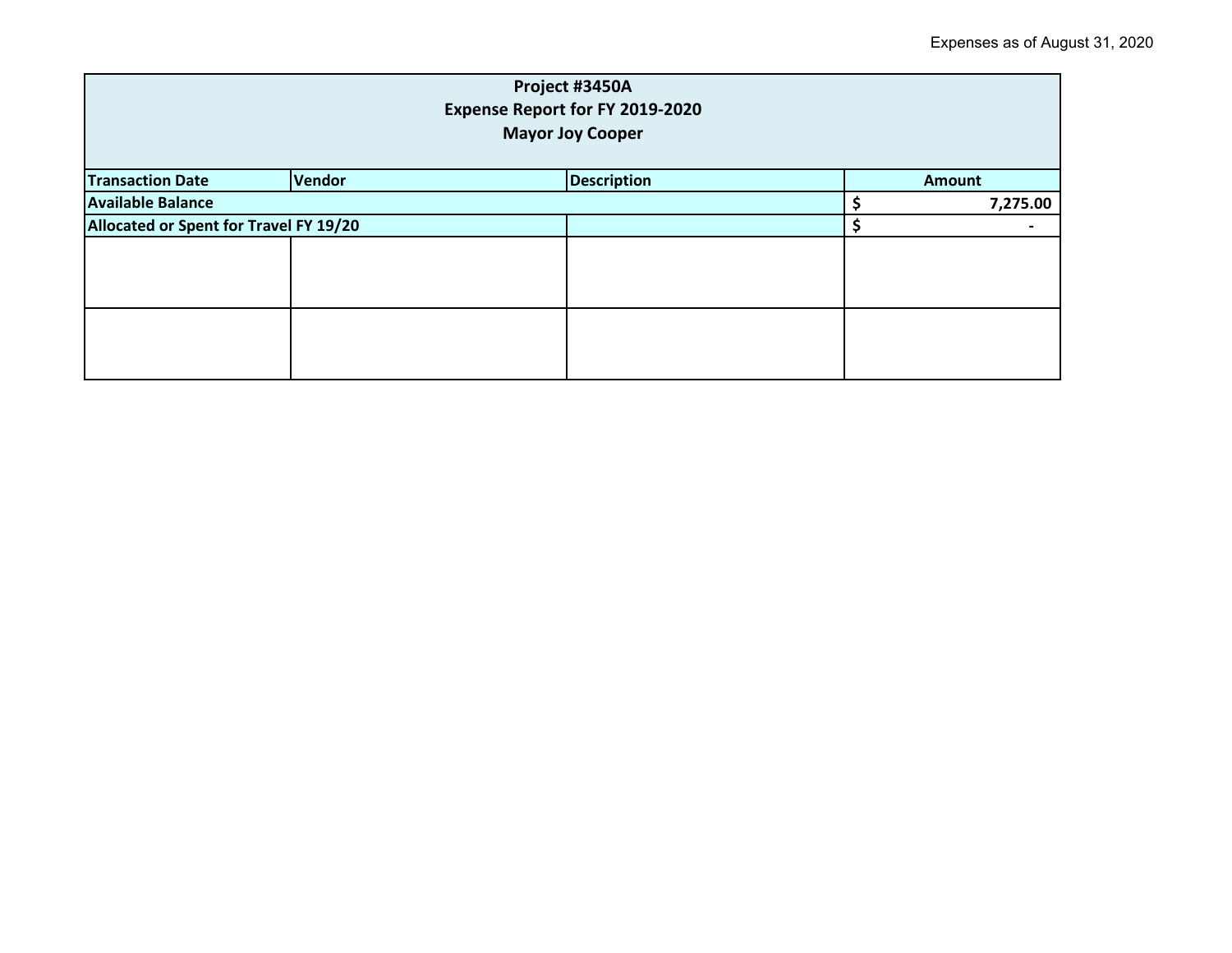| Project #3450L<br><b>Expense Report for FY 2019-2020</b> |                                                                                     |                                                                  |         |               |  |
|----------------------------------------------------------|-------------------------------------------------------------------------------------|------------------------------------------------------------------|---------|---------------|--|
| Vice Mayor Sabrina Javellana                             |                                                                                     |                                                                  |         |               |  |
| <b>Transaction Date</b>                                  | Vendor<br><b>Description</b>                                                        |                                                                  |         | <b>Amount</b> |  |
| <b>Available Balance</b>                                 |                                                                                     |                                                                  | \$      | 6,226.98      |  |
| Allocated or Spent for Travel FY 19/20                   |                                                                                     |                                                                  | \$      | 2,773.02      |  |
|                                                          | January 2020 Institute for Elected<br>Municipal Officials,                          |                                                                  |         |               |  |
| 10/21/2019                                               | January 10 - 12, 2019                                                               | <b>Registration &amp; Flight</b>                                 | \$      | 481.60        |  |
| 11/25/2019                                               | Broward Days- Tallahassee, FL<br>January 20 - 22, 2019                              | <b>Registration &amp; Flight</b>                                 | \$      | 612.94        |  |
|                                                          | Silver Airways - Lobbying Days,<br>Flight to Tallahassee, FL February               |                                                                  |         |               |  |
| 11/27/2019                                               | 11-12th, 2019                                                                       | <b>Flight to Tallahassee</b>                                     | \$      | 298.00        |  |
| 12/30/2019                                               | FLC 2020 Legisltive Action Days-<br>2/11/2020-2/12/2020                             | Expenses                                                         | \$      | 50.00         |  |
| 2/3/2020                                                 | January 2020 Institute for Elected<br>Municipal Officials,<br>January 10 - 12, 2019 | Expenses - Registration, Flight, Hotel &<br>Local transportation | \$      | 1,104.00      |  |
| 2/4/2020                                                 | Florida League of Cities -<br>4/24/2020 - 4/25/2020                                 | Registration - IEMO Conference Advanced<br>2020                  | \$      | 265.00        |  |
| 2/27/2020                                                | Florida League of Cities -<br>2/11/2020 - 2/12/2020                                 | Registration - FLC 2020 Legislative Action<br>Days               | \$      | 382.86        |  |
|                                                          | Florida League of Cities<br>Conference-4/24/2020 -                                  |                                                                  |         |               |  |
| 3/26/2020                                                | 4/25/2020                                                                           | Credit - Advance Hotel Deposit                                   | \$      | (156.38)      |  |
| 3/30/2020                                                | Florida League of Cities -<br>4/24/2020 - 4/25/2020                                 | Credit Registration - IEMO Advanced 2020                         | $\zeta$ | (265.00)      |  |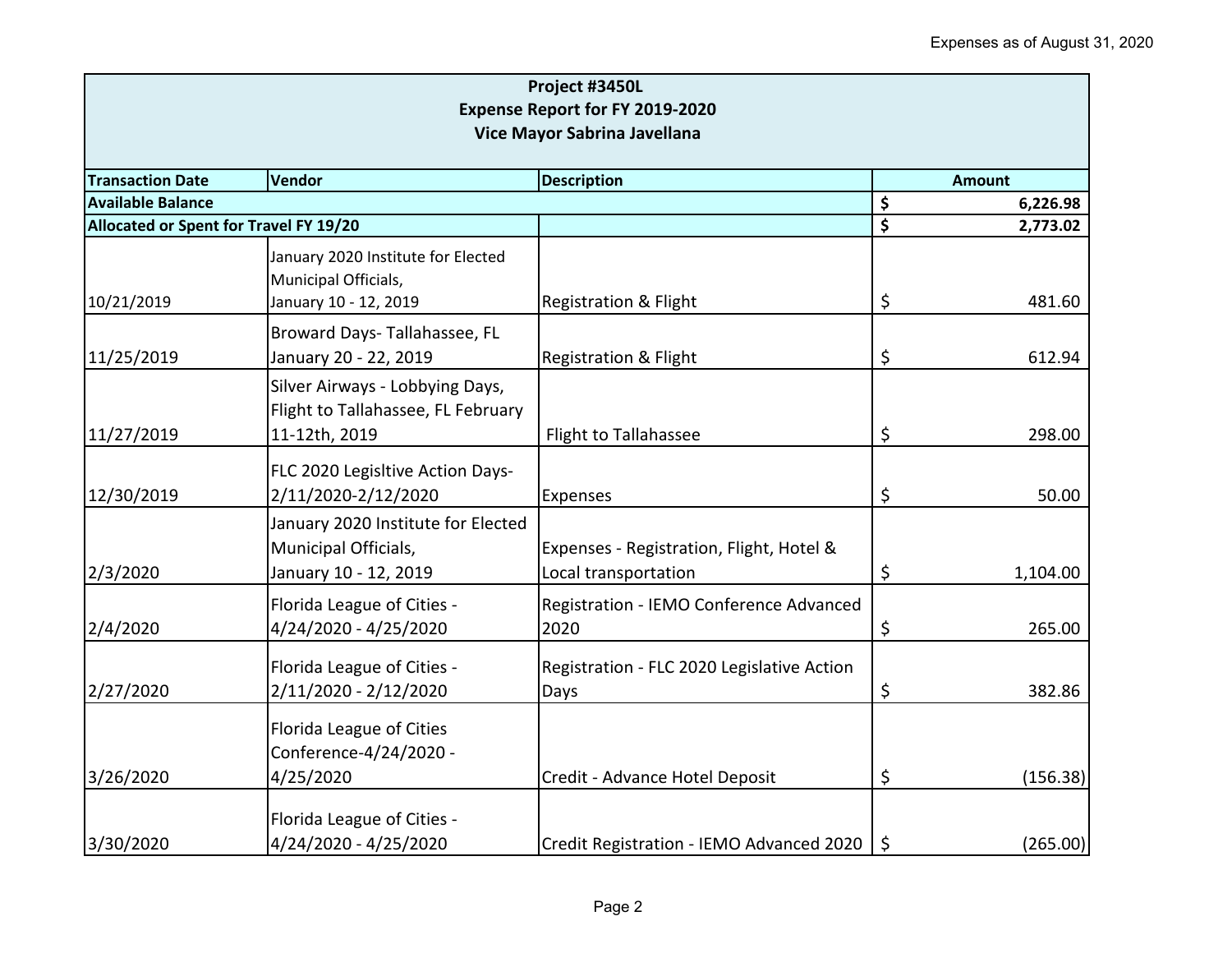| Project #3450E<br>Expense Report for FY 2019-2020<br><b>Commissioner Michele Lazarow</b> |                                                                                |                    |    |               |  |
|------------------------------------------------------------------------------------------|--------------------------------------------------------------------------------|--------------------|----|---------------|--|
| <b>Transaction Date</b>                                                                  | Vendor                                                                         | <b>Description</b> |    | <b>Amount</b> |  |
| <b>Available Balance</b>                                                                 |                                                                                |                    |    | 7,393.37      |  |
| Allocated or Spent for Travel FY 19/20                                                   |                                                                                |                    | Ş  | 1,606.63      |  |
|                                                                                          |                                                                                |                    |    |               |  |
| 5/28/2020                                                                                | Trip to Tallahassee, Fl - For<br>Lobbying Activities -<br>February 2-3, 2020   | <b>Expenses</b>    | \$ | 757.47        |  |
| 5/28/2020                                                                                | Trip to Tallahassee, Fl - For<br>Lobbying Activities -<br>February 16-18, 2020 | <b>Expenses</b>    |    | \$849.16      |  |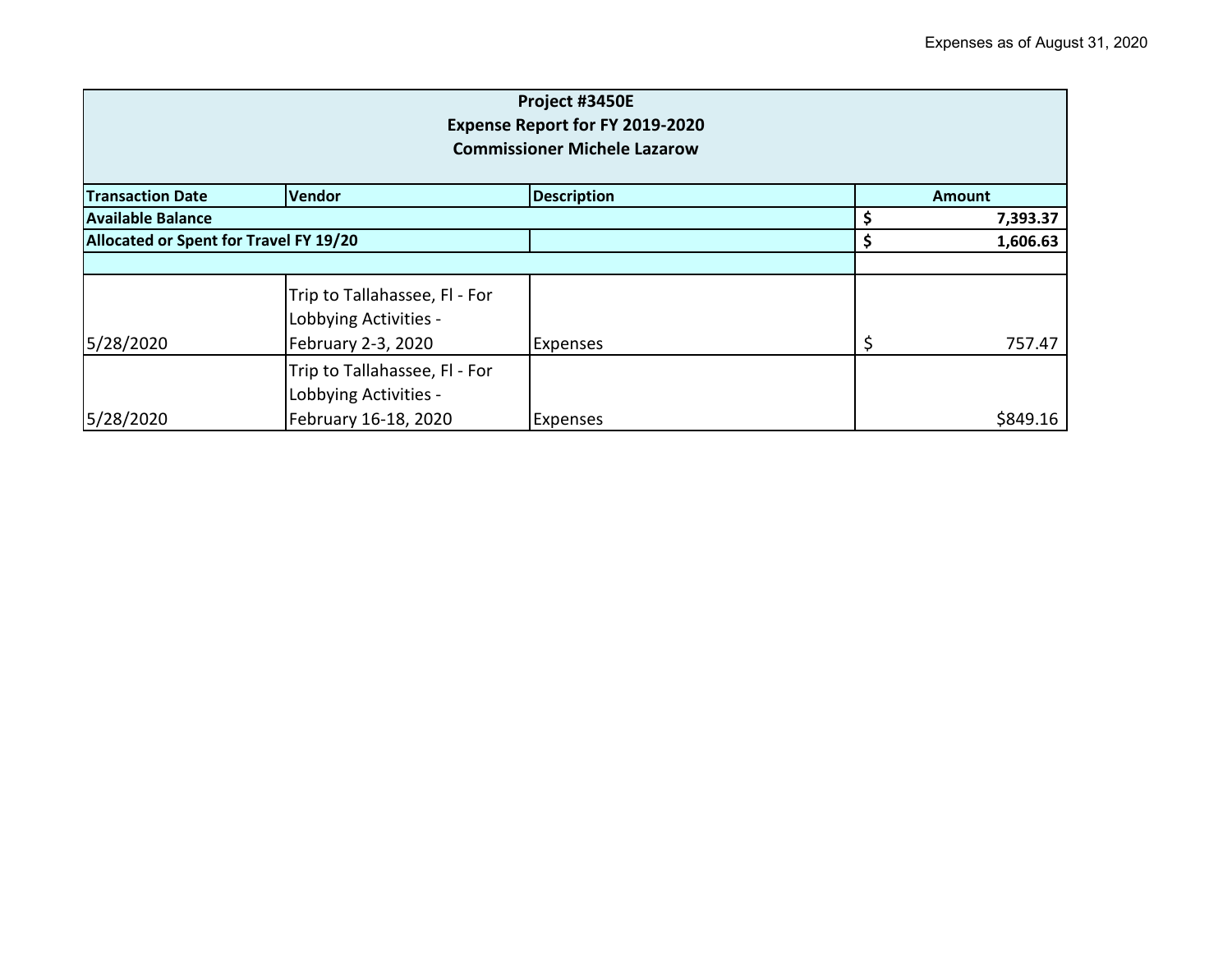| Project #3450H<br><b>Expense Report for FY 2019-2020</b><br><b>Commissioner Annabelle Lima-Taub</b> |                                                  |                                                                              |    |               |  |
|-----------------------------------------------------------------------------------------------------|--------------------------------------------------|------------------------------------------------------------------------------|----|---------------|--|
| <b>Transaction Date</b>                                                                             | Vendor                                           | <b>Description</b>                                                           |    | <b>Amount</b> |  |
| <b>Available Balance</b>                                                                            |                                                  |                                                                              | \$ | 4,987.71      |  |
| Allocated or Spent for Travel FY 19/20                                                              |                                                  |                                                                              | \$ | 4,012.29      |  |
| 11/12/2019                                                                                          | Florida Priorities Summit - November<br>19, 2019 | Summit                                                                       | \$ | 187.29        |  |
| 11/27/2019                                                                                          | IAC National Summit 2019 -<br>December 5-8, 2019 | Summit                                                                       | \$ | 255.00        |  |
| 12/3/2019                                                                                           | Publix                                           | Budget transfer for (Holiday -<br>Gourmet Cookies for all City<br>Employees) | \$ | 70.00         |  |
| 3/1/2020                                                                                            | Paws 2 Care Coalition Inc.                       | Donation                                                                     | \$ | 3,500.00      |  |